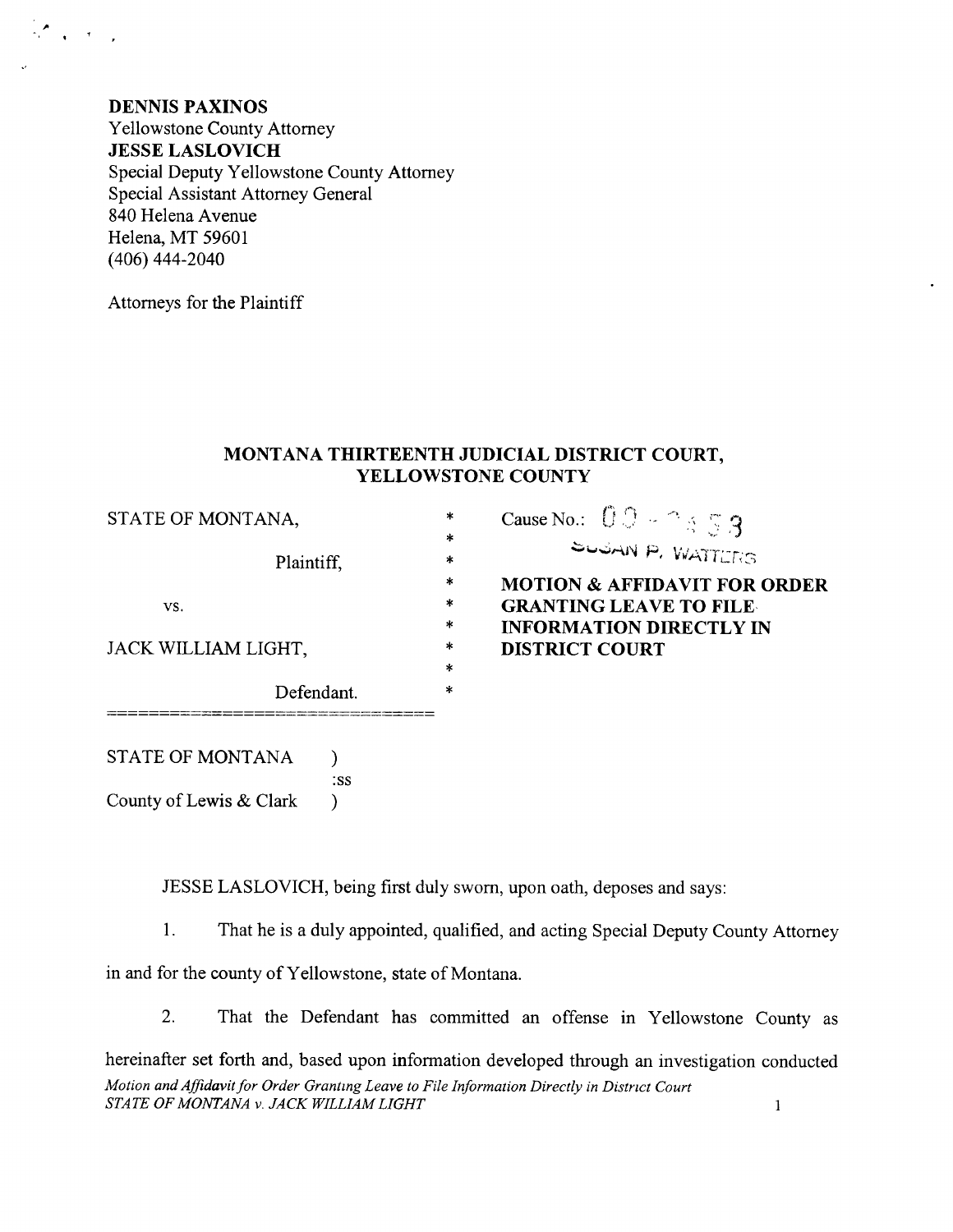by law enforcement officers and criminal justice investigators, the Court should grant leave to file an Information directly in District Court pursuant to Mont. Code Ann. § 46-11-201, charging the above named Defendant with the offense of: COUNT ONE, INSURANCE FRAUD/THEFT by COMMON SCHEME, a FELONY, in violation of Mont. Code Ann. \$\$ 33-1-1202 and 45-6- 301(6)(a).

3. That law enforcement officers and criminal justice investigators have made a fulI and careful investigation of all the facts and circumstances surrounding the commission of said offense, so far as they are known or ascertainable and Affiant believes it a proper case for the filing of an Information. For this reason and pursuant to Mont. Code Ann. § 46-11-201, Affiant respectfully moves the Court for leave to file said Information directly in District Court.

4. That the following information is submitted to establish probable cause for the filing of the foregoing charge:

a. On or about November 27,1995, Jack William Light (Defendant) obtained disability income insurance from Thrivent Financial for Lutherans (Thrivent).

b. The Thrivent policy defines total disability as a disability which results from injury or sickness; which prevents a covered person from performing an occupation for wage or profit; and during which the person does no work for eamed income.

c. On or about October 7, 2002, Defendant submitted his first claim to Thrivent, claiming that he was medically unable to perform his regular occupation as of May 31,2002. Defendant provided his first Attending Physician's Statement (APS) from Dr. Simon Wall, who stated that the Defendant was medically unable to work due to Bipolar Disorder, Neurological Disorder, and Obsessive Compulsive Disorder.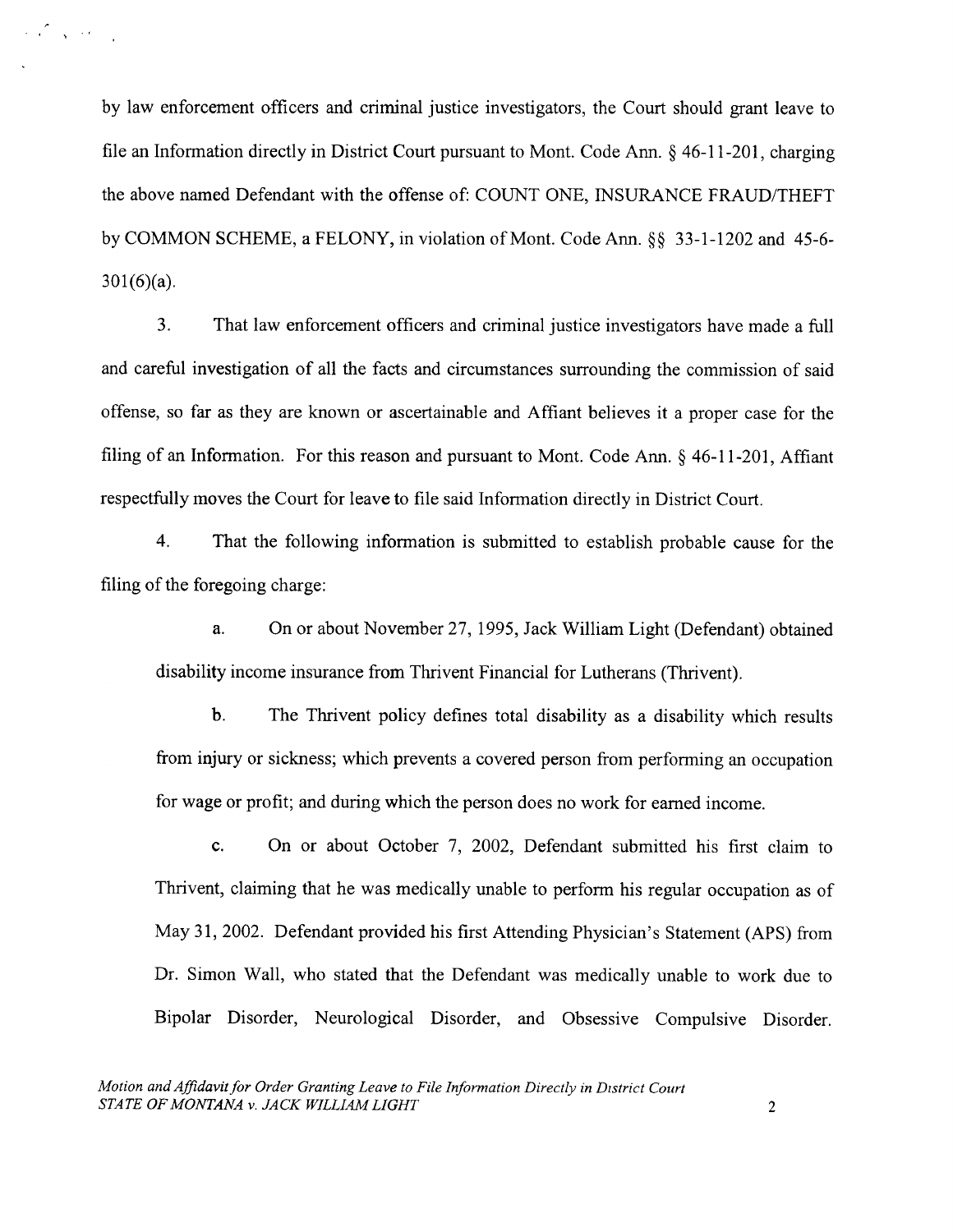Defendant represented to Thrivent that he was self-employed as a consultant from 1997 to May 31,2002, eaming \$1,333 permonth.

 $\mathcal{O}(\mathcal{O}(\log n))$ 

d. Sometime after submitting his claim to Thrivent, Defendant submitted <sup>a</sup> claim for Social Security disability benefits to the Social Security Administration (SSA).

e. Contrary to the information Defendant gave to Thrivent, he represented to SSA in his work history report that he was unemployed from 2000 to 2002. There was also no indication from the Defendant to the SSA that he was a self-employed consultant. The Defendant also represented to the SSA that he was a bookkeeper for Teamsters Local 190 from July 1, 2002, to June 1,2005.

 $f_{\cdot}$ On or about June 18,2004, the Defendant, at Thrivent's request, submitted a report to Thrivent summarizing his work history. The Defendant failed to disclose that he was a bookkeeper for Teamsters Local 190 and unlike the information submitted to the SSA, repeated to Thrivent that he was a self-employed consultant from 1997 to 2002.

g. The Defendant also failed to disclose to Thrivent that he was the Executive Director of Big Sky Outreach from approximately June 1, 2005, to July 1, <sup>2007</sup>. Big Sky Outreach obtained a grant from the U.S. Department of Justice to educate Montana teens about federal firearms laws and how they apply to juveniles. The Defendant received approximately \$130,065 for "contracted services" during the relevant time period.

h. From May 31, 2002, until August 5, 2007, the Defendant received an aggregated total of \$128,385.11 from Thrivent via checks and direct deposits. See Exhibit A attached.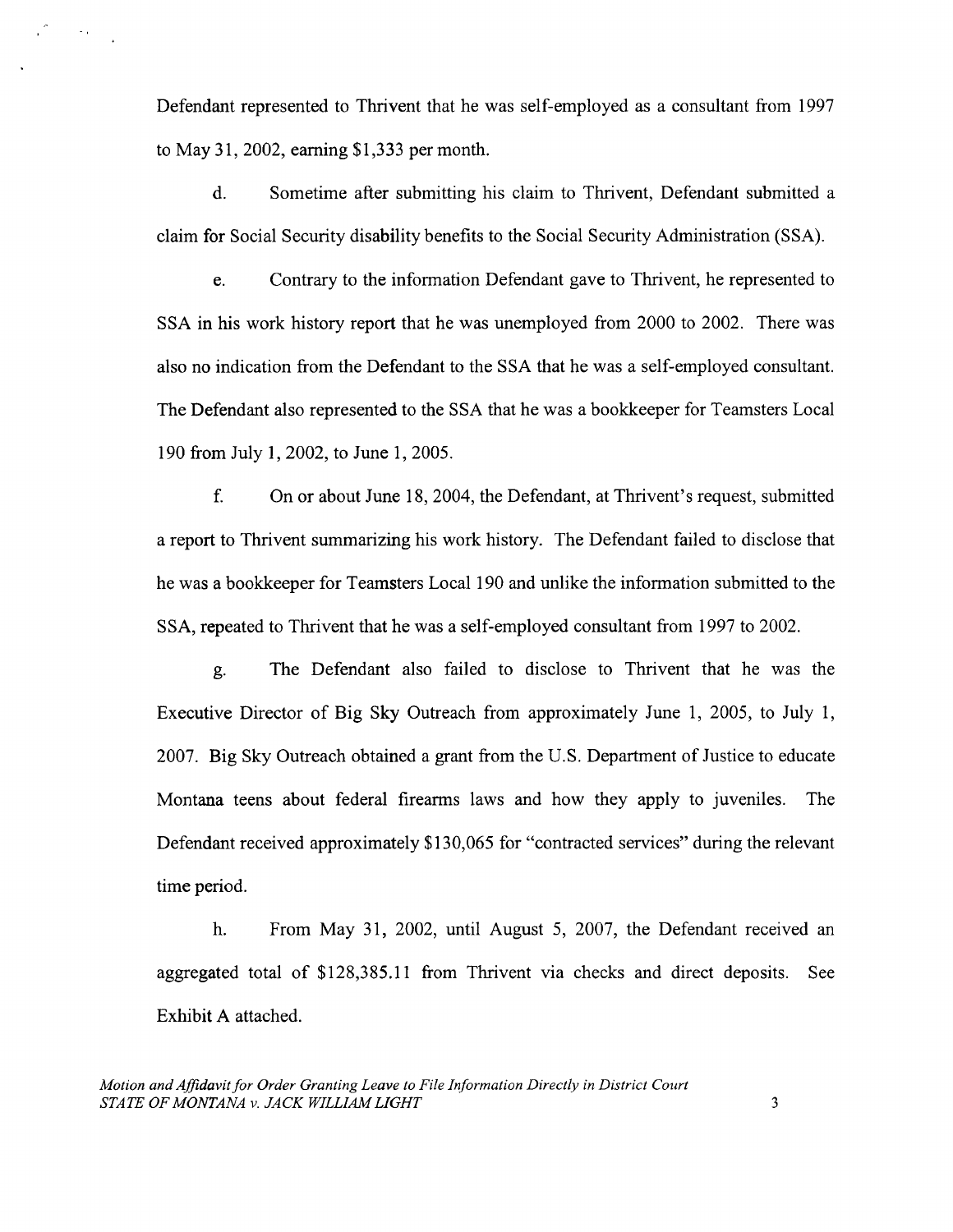i. On or about August 6, 2007, Thrivent requested that the Defendant provide Thrivent with his federal income tax returns from 2000 to 2006, to which Defendant never responded.

 $\label{eq:2} \mathbf{a}^{(2)}_{\text{max}} = \frac{1}{2} \mathbf{e}^{(2)} \mathbf{e}^{(2)} \mathbf{e}^{(2)} \mathbf{e}^{(2)}$ 

j. On or about September 6,2007, Thrivent sent a letter to the Defendant explaining that based on the information Thrivent received from the Teamsters Local 190, the SSA, Defendant's medical providers, and the Defendant, Thrivent stopped his disability payments as of August 5, 2007, and demanded the  $$128,385.11$  Thrivent distributed to the Defendant from May 31,2002, to August 5,2001. The Defendant never responded.

k. On or about July 16, 2008, Thrivent, by and through its counsel, contacted the Commissioner of Securities and Insurance (CSD about the Defendant's conduct and sent the CSI copies of pertinent documents.

l. After failing to reach the Defendant on multiple occasions, on May 17, 2009, the Defendant emailed the CSI and informed CSI that he was out of the country until 2010.

m. On June 24, 2009, the Defendant voluntarily wrote a lengthy email to CSI admitting that he wrongfully collected the disability payments by saying, among other things, "What I have done was very stupid and I regret doing it. I have done very many stupid things in my life and this is one of the worse [sic]."

WHEREFORE, the undersigned moves the Court for an Order granting leave to file an Information directly in District Court charging the above named Defendant with the offense of